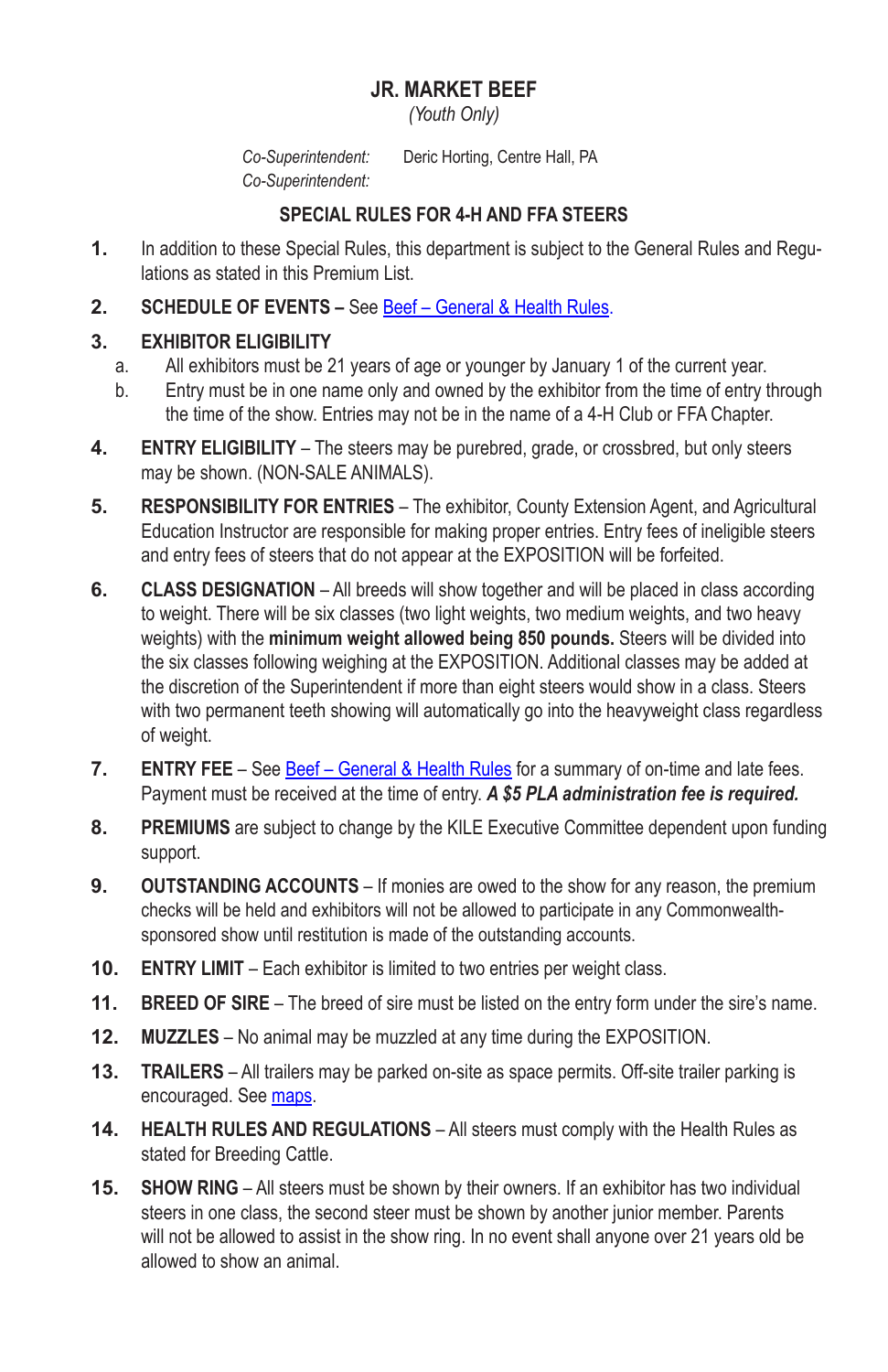- **16. UNETHICAL PRACTICES** A committee representing Show Management will observe the handling of all animals, both in and out of the show ring, and will have the authority to disqualify any exhibitor for unethical practices.
- **17. RELEASE TIME** See Beef General & Health Rules. ANY EXHIBITOR REMOVING ANY OF THEIR ANIMALS FROM THE BARNS BEFORE RELEASE TIME WILL FORFEIT ALL THEIR PREMIUM MONEY. GRAND CHAMPIONS THAT DO NOT PARTICIPATE IN THE SUPREME CHAMPION PAGEANT WILL FORFEIT THEIR PREMIUM MONEY, PLACINGS, AND CHAMPIONSHIPS.
- **18. SUPERVISION** All youth exhibitors must be under the supervision of a qualified adult who is responsible for housing arrangements, conduct, and general well-being of the exhibitor.

### **JUNIOR STEER**

ENTER ONLY IN CLASS 800 - The specific weight division and class will be determined upon weighing at the EXPOSITION.

| Placing                          | 1st | 2 <sub>nd</sub> | 3rd | 4 <sup>th</sup> | 5 <sup>th</sup> | 6 <sup>th</sup> | 7 <sup>th</sup>                                   | 8 <sup>th</sup> | gth | 10 <sup>th</sup>        | $11^{th} - 15^{th}$ |  |
|----------------------------------|-----|-----------------|-----|-----------------|-----------------|-----------------|---------------------------------------------------|-----------------|-----|-------------------------|---------------------|--|
| Premiums <sup>*</sup>            |     |                 |     |                 |                 |                 | \$55 \$45 \$40 \$35 \$25 \$25 \$25 \$25 \$25 \$25 |                 |     |                         | \$15                |  |
| <b>WEIGHT DIVISIONS</b>          |     |                 |     |                 |                 |                 | <b>CLASS NUMBERS</b>                              |                 |     |                         |                     |  |
| <b>Steer Classes</b>             |     |                 |     |                 | 840, 844, 848,  |                 |                                                   |                 |     |                         |                     |  |
|                                  |     |                 |     |                 |                 |                 | 841, 845, 849                                     |                 |     |                         |                     |  |
| Division: Champion               |     |                 |     |                 | 842, 846, 850   |                 |                                                   |                 |     | \$100 and Rosette       |                     |  |
| Reserve Champion                 |     |                 |     |                 | 843, 847, 851   |                 |                                                   |                 |     |                         | \$80 and Rosette    |  |
| Grand Champion Steer of Jr. Show |     |                 |     |                 | 852             |                 |                                                   |                 |     | \$100 and Special Award |                     |  |
| Reserve Grand                    |     |                 |     |                 |                 |                 |                                                   |                 |     |                         |                     |  |
| Champion Steer of Jr. Show       |     |                 |     |                 | 853             |                 |                                                   |                 |     | \$80 and Special Award  |                     |  |

\* This premium scale will be offered in each of the six weight classes.

**GRAND CHAMPION STEER OF THE JUNIOR SHOW** – The Champion Steer of each weight division will compete for the Grand Champion Steer of the Junior Show. The Reserve Champion Steer of each weight division is required to be brought into the arena. After the Grand Champion Steer of the Junior Show is selected, the Reserve Champion Steer of the weight division that furnished the Grand Champion of the Junior Show competes with other weight division champions for Reserve Grand Champion Steer of Junior Show.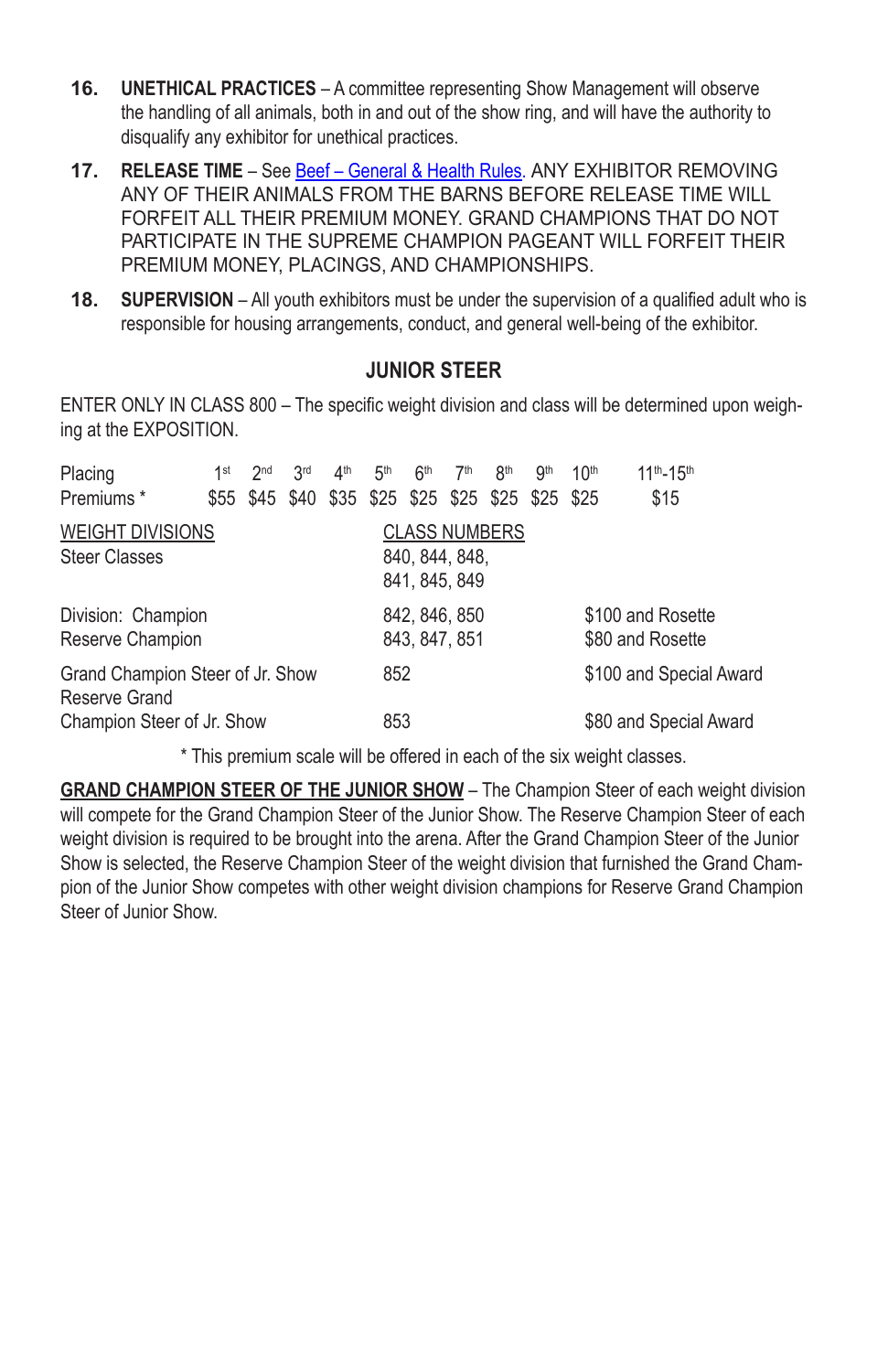#### **PENNSYLVANIA FARM SHOW JR. MARKET STEER/MARKET HEIFER PREVIEW SHOW**

#### **Special Rules for Pennsylvania Farm Show Junior Market Preview Steer Class**

**1.** In addition to these Special Rules, this department is subject to the General Rules and Regulations as stated in this Premium List.

### **2. Exhibitor Eligibility**

- a. All exhibitors must have been born in 2004 to 2014 inclusively and be a PA resident.
- b. Animals must be carried as a Farm Show project under the supervision of the Pennsylvania State University Agricultural Extension Service or of a Pennsylvania Agricultural Education Instructor.
- **3. Entry Eligibility** Market Steers or **Market Heifers (new)** may be purebred, grade, or crossbred. Any animal exhibited must have been registered with PA Farm Show management by June 1, 2022, must be identified by a Farm Show issued RFID tag and MUST have the tag firmly secured in the animal's ear.
- **4.** Preview steers may be shown in the KILE Junior Market Steer Show **OR** the Pennsylvania Farm Show Junior Market Preview Steer/Heifer Show, **NOT BOTH**. Market Heifers can only be shown in the Pennsylvania Farm Show Junior Market Preview Steer/Heifer Show. Entries in this show will be classified by weight and divided into classes deemed appropriate by show management.

**ENTER STEERS in CLASS 855** – The specific weight class will be determined upon official weighing at the Exposition. There will be up to three weight classes: lightweight, middleweight, and heavyweight.

**ENTER HEIFERS in CLASS 955 –** The specific weight class will be determined upon official weighing at the Exposition. There will be up to three weight classes: lightweight, middleweight, and heavyweight

**PLACINGS 1st 2nd 3rd 4th 5th 6th 7th 8th 9th 10th 11th-15th Premiums \$55 \$45 \$40 \$35 \$25 \$25 \$25 \$25 \$25 \$25 \$15 (for CLASS 855 & 955)**

- **859.** Champion Pennsylvania Jr. Market Preview Steer
- **860.** Reserve Champion Pennsylvania Jr. Market Preview Steer
- **959.** Champion Pennsylvania Jr. Market Preview Heifer
- **960.** Reserve Champion Pennsylvania Jr. Market Preview Heifer
- **961.** Grand Champion of the Pennsylvania Jr. Market Beef Preview Show
- **962.** Reserve Champion of the Pennsylvania Jr. Market Beef Preview Show